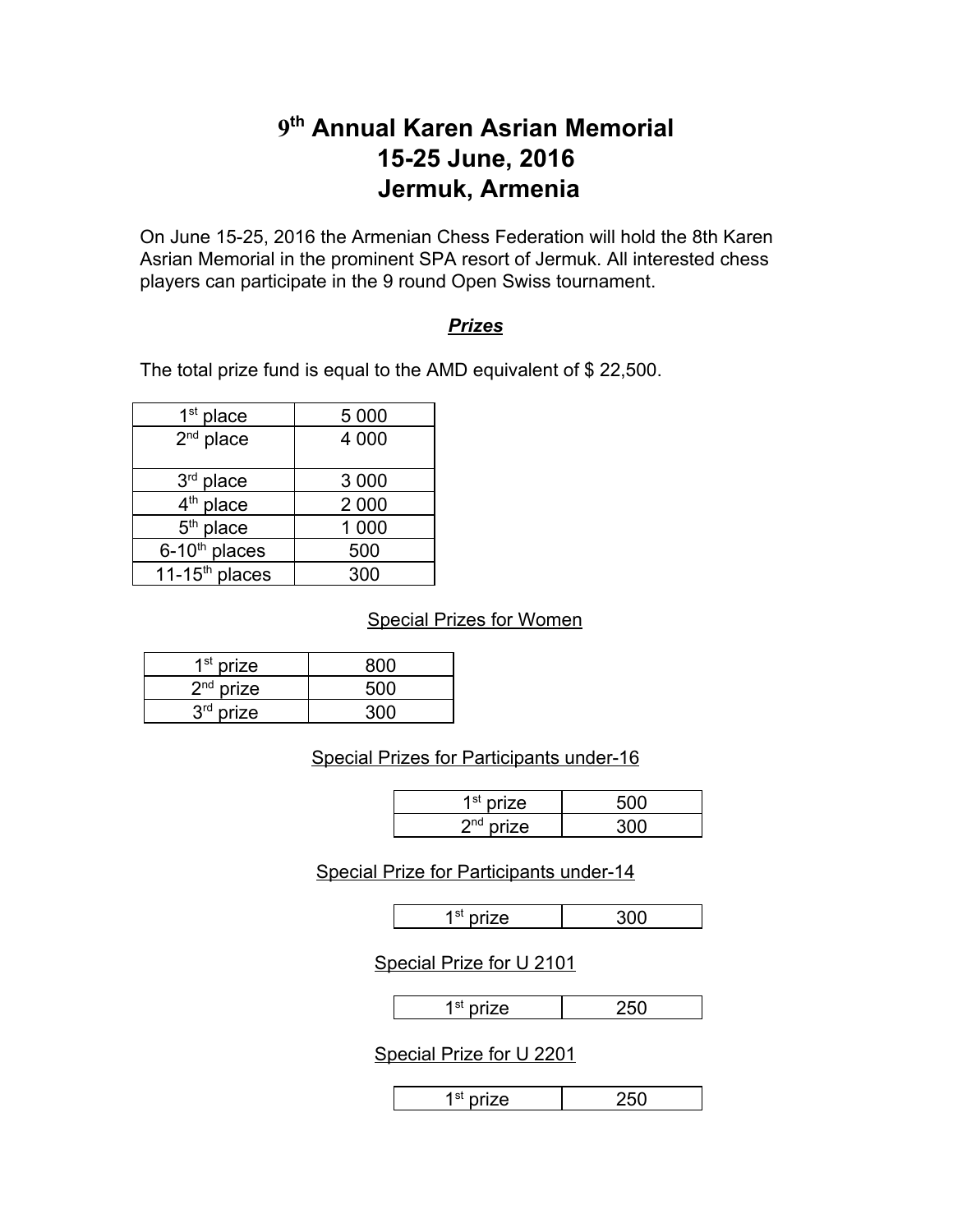#### Special Prize for Seniors /60 years and older/

1 st prize 300

In case of a tie, the monetary prizes are distributed equally. Each player can win only one prize. If any prizewinner qualifies for equal-valued prizes (main and special), then he/she will receive the main one.

# *Time Control*

90 minutes for the first 40 moves + 30 minutes for the remainder of the game with 30 seconds increment starting from the first move. Being late for more than 15 minutes will result in the loss of the game.

| June 15 | Opening Ceremony at 18:00 |
|---------|---------------------------|
| June 16 | 1st round at 15:00        |
| June 17 | 2nd round at 15:00        |
| June 18 | 3rd round at 15:00        |
| June 19 | 4th round at 15:00        |
| June 20 | 5th round at 15:00        |
| June 21 | 6th round at 15:00        |
| June 22 | 7th round at 15:00        |
| June 23 | 8th round at 15:00        |
| June 24 | 9th round at 11:00        |
| June 24 | Closing Ceremony at 19:00 |

# *Tournament Schedule*

# *Entry fee*

| 2401-2450         | 20 000 AMD |
|-------------------|------------|
| 2301-2400         | 30 000 AMD |
| 2101-2300         | 50 000 AMD |
| below 2100        | 60 000 AMD |
| or without rating |            |

The entry is free for GMs, WGMs, as well as for men players with rating not less than 2451 and women players with rating not less than 2351.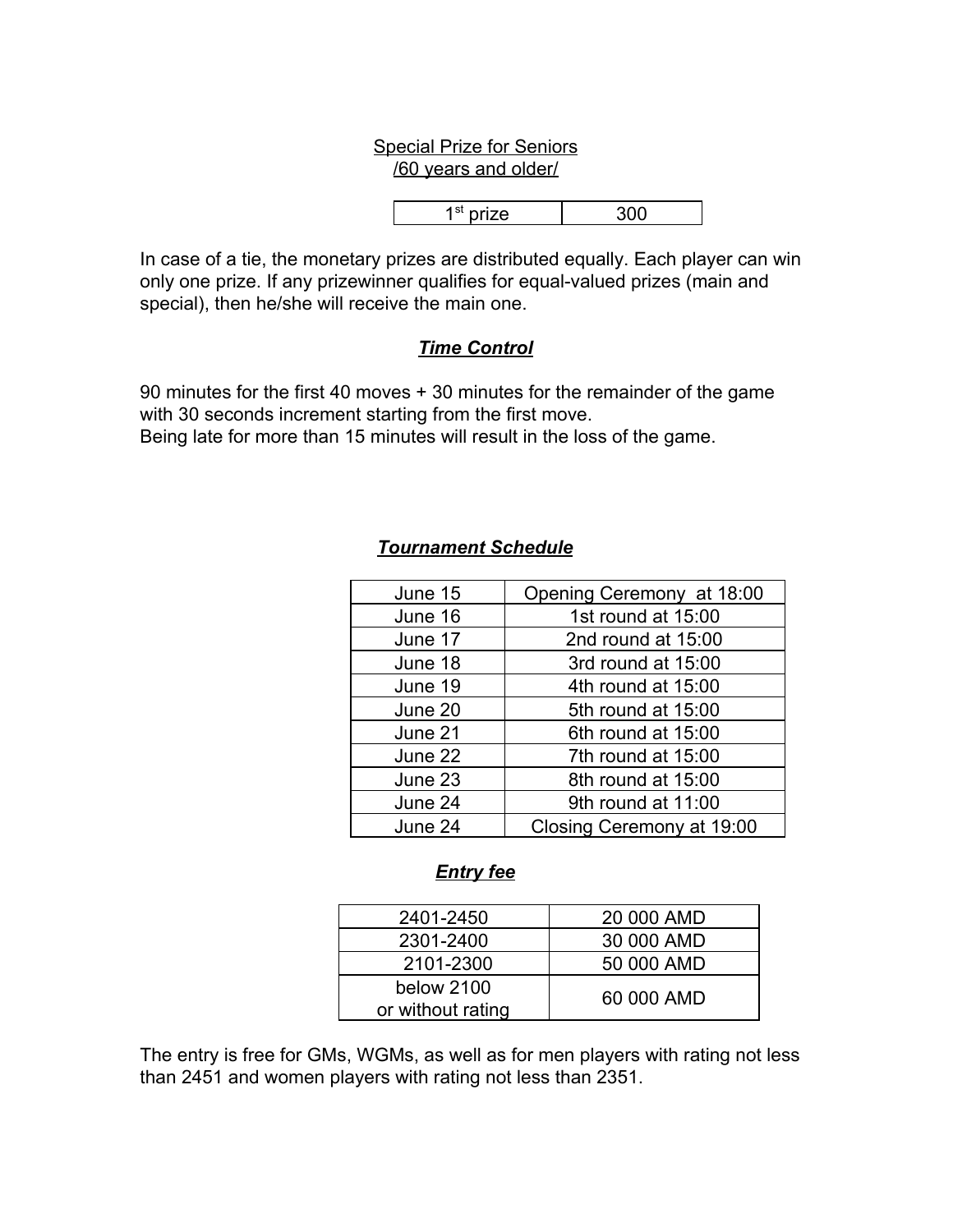## *Board and lodging*

Participants will be offered accommodation at *Jermuk Ashkhar* health center. The price for a double room is 15 000 AMD pp pn, for a single room - 20 000 AMD pp pn. All the costs include 3 meals per day.

Men with rating 2601-2650, as well as women with rating 2401-2450 will be provided with lodging in a shared double room, free of charge.

GMs with rating 2651 and above, as well as women with rating 2451 and above will be provided with a single room, free of charge.

Accommodation and entry fees are calculated with ratings of the registration day.

# *Transportation*

Participants registered in advance will be provided with a bus. A return ticket costs 7 000 AMD pp.

Departure: Yerevan (Tigran Petrosian Chess House zz) - Jermuk on June 15, 12:00

Return: Jermuk-Yerevan on June 25, 10:00 a.m.

## *Payments*

Payments can be submitted upon arrival in Armenia or in advance to the following bank account.

EUR

| :56A: CORRESPONDENT BANK | BAYERISCHE HYPO UND VEREINSBANK AG,<br>MUNICH, GERMANY |
|--------------------------|--------------------------------------------------------|
|                          | SWIFT:HYVEDEMM                                         |
| :57A: BENEFICIARY'S BANK | ARARATBANK OJSC,                                       |
|                          | ADDR: 19 PUSHKIN STR. YEREVAN. ARMENIA                 |
|                          | <b>SWIFT: ARMCAM22</b>                                 |
|                          | <b>ACCOUNT NO. 69109888 EUR</b>                        |
| :59A: BENEFICIARY        | NAME: ARMENIAN CHESS FEDERATION                        |
| <b>CUSTOMER</b>          | ACCOUNT NUMBER: 1510002020290149                       |

USD

:56A: CORRESPONDENT BANK | STANDARD CHARTERED BANK